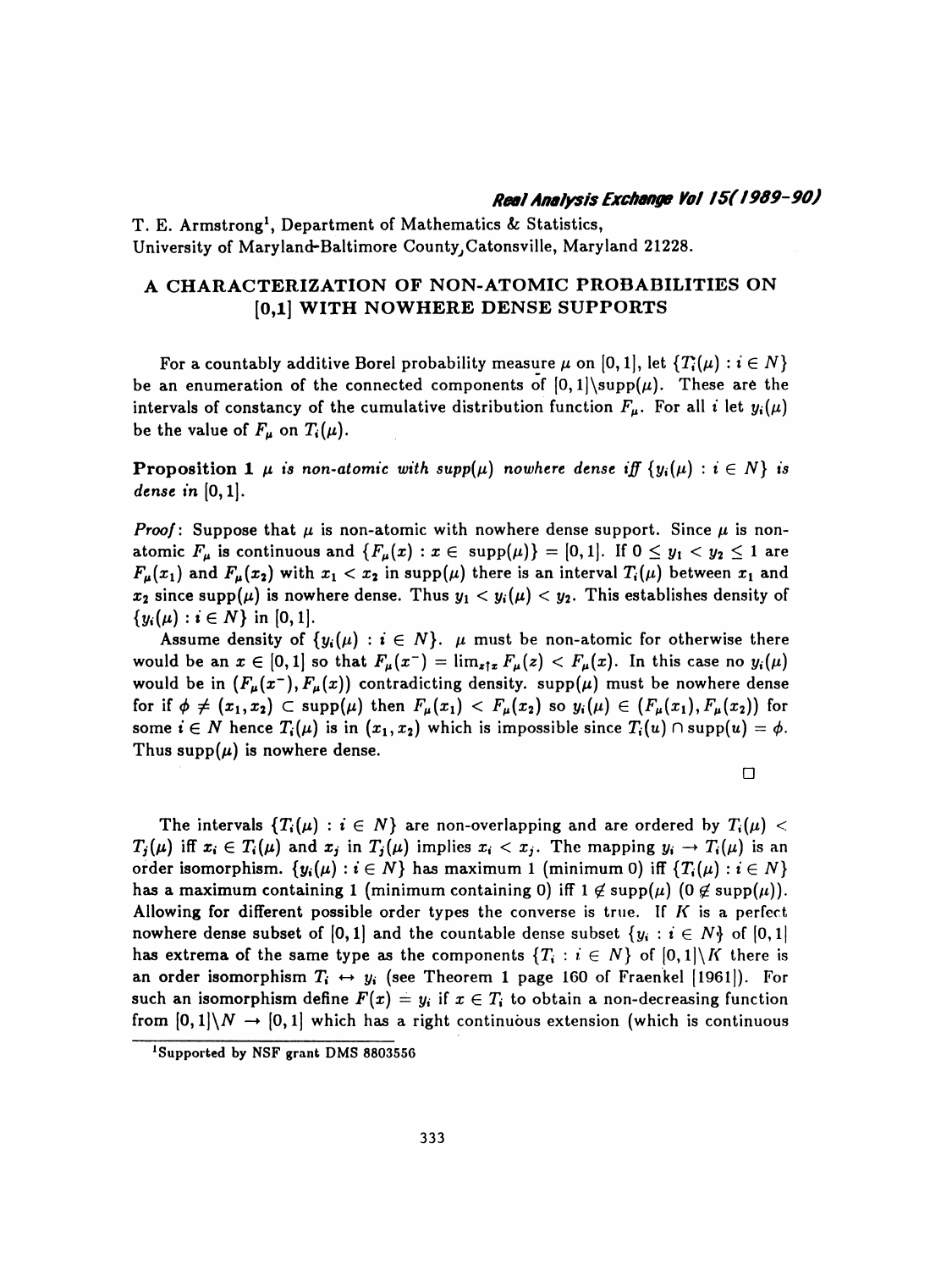by density of  $\{y_i : i \in N\}$  to a surjection  $F : [0,1] \to$  which is  $F_\mu$  for some Borel probability  $\mu$ . This yields this proposition.

**Proposition 2** Let K be a perfect nowhere dense subset of  $[0, 1]$  and let  $\{y_i : i \in$  $N$ } = Y be a dense subset of [0,1] with the same order type as the components of  $[0,1]\backslash K$ . There is a Borel probability  $\mu$  with supp $(\mu) = K$  and  $\{y_i\} = \{y_i(\mu)\}\$  for all t'.

It should be remarked that  $\mu$  is uniquely determined by specification of a particular order isomorphism between Y and components of  $[0,1]\setminus K$ . The possible  $\mu$  are in 1-1 correspondence with the order automorphisms of  $Y$ .

**Proposition 3** If  $\mathcal{F}$  is the algebra of m-measurable sets for m a non-atomic probability measure with support  $[0,1]$ ,  $\{N_n : n \in N\}$  is a sequence of perfect nowhere dense sets in [0, 1] with  $1 = \lim_{n \to \infty} m(N_n)$  and  $m_n$  is the restriction of m to  $N_n$  normalized to be a probability then  $\lim_{n\to\infty} m_n(F) = m(F)$  if  $F \in \mathcal{F}$ .

*Proof*: Let  $\{N_n\}$  be a sequence of perfect nowhere dense sets with  $1 = \lim_{n \to \infty} m(N_n)$ . For each n,  $m_n$  is defined, for  $F \in \mathcal{F}$ , by  $m_n(F) = m(F \cap N_n)/m(N_n)$ . Since  $m([0,1]\setminus N_n) \to 0$  as  $n \to \infty$ . It is immediate from this that  $m_n(F) \to m(F)$  for any  $F\in\mathcal{F}.$ 

□

Proposition 3, as is seen from the proof, is valid in great generality.  $\mathcal F$  need only be an algebra, m only finitely additive and  $\{N_n : n \in N\}$  a sequence in  $\mathcal F$  with  $\lim_{n\to\infty} m(N_m) - 1$ . Cannizzo however singles out the perfect nowhere dense sets in [0, l] since for countably additive non-atomic Baire probability measures here or in any Fo lish or compact Hansdorff space such a sequence of perfect nowhere dense sets always exists.

 Propositions 1 is not valid in the absence of countable additivity. One must interpret supp( $\mu$ ) for a finitely additive Borel measure as the intersection of all closed sets of full measure but supp( $\mu$ ) may fail to be of full measure with  $\mu(\text{supp}(\mu)) = 0$ a possibility. The cumulative distribution function  $\mathcal{F}_{\mu}$  is defined as usual but may fail to be continuous from the left. If  $F_{\mu}$  is continuous then  $\mu$  is non-atomic but it may be the case that  $\mu$  is non-atomic yet have  $F_{\mu}$  failing left or right continuity. This Lemma gives some indication of arbitrariness of  $\mathcal{F}_{\mu}$  when countable additivity is not required. This is extended in Proposition 5.

**Lemma 5** If x is in  $[0,1]$  there is a non-atomic finitely additive Borel probability measure  $\mu$  on  $[0, 1]$  with  $F_{\mu}$  the indicator function for  $(x, 1]$  if  $x < 1$  or for  $[x, 1]$  if  $x > 0$ .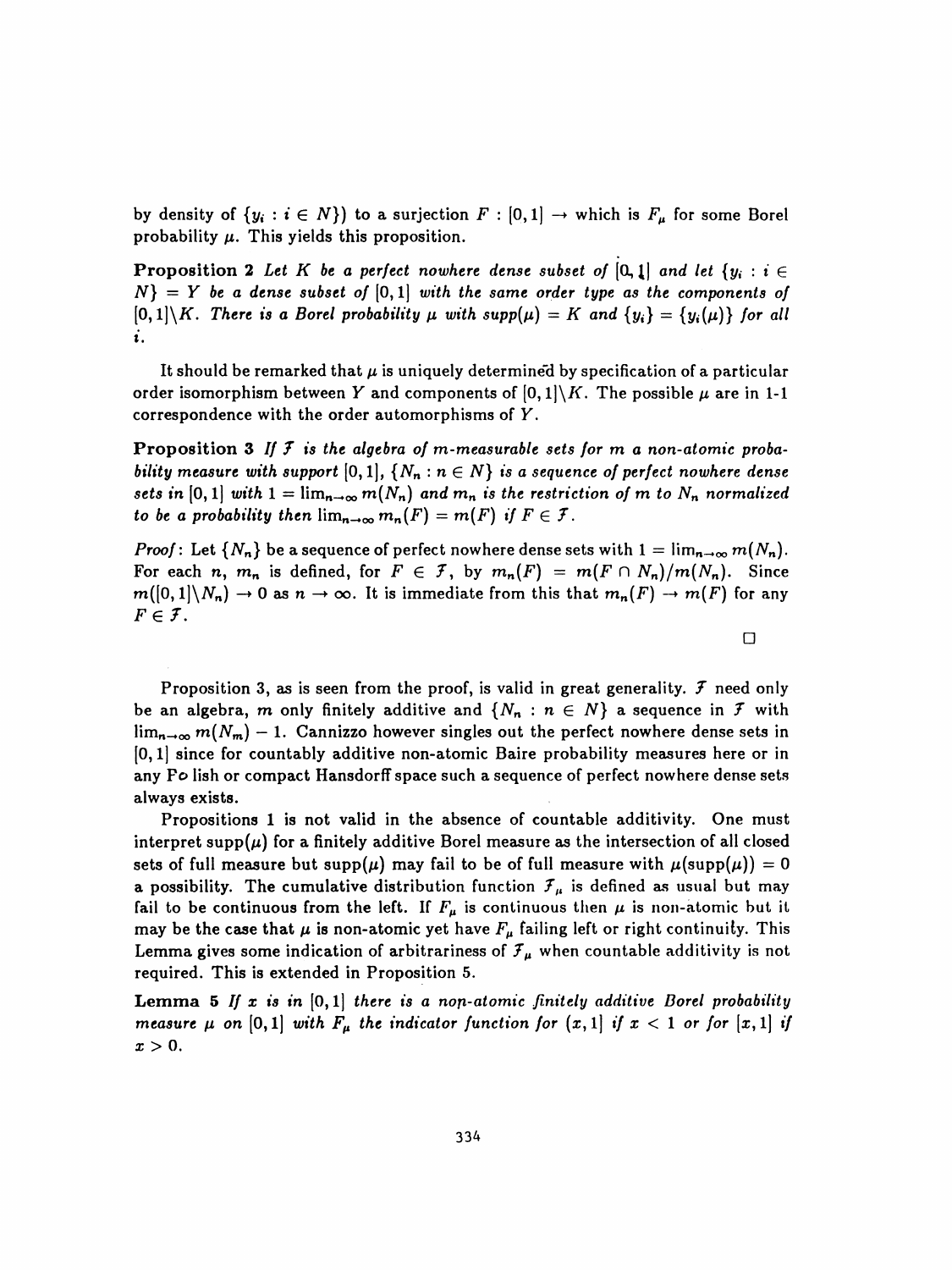*Proof*: First assume that  $x = 0$ . It must be shown that there is a non-atomic Borel probability  $\mu$  with  $\mu({0}) = 0$  and with  $\mu([0, \epsilon]) = 1$  if  $\epsilon > 0$ . It is easily seen that if  $(x_n : n \in N)$  is a strictly decreasing sequence in [0, 1] with  $\lim_{n\to\infty} x_n = 0$  then any finitely additive non-atomic probability  $\nu$  o 2<sup>N</sup> induces a non-atomic probability  $\mu$  on 2<sup>A</sup> where  $A = \{x_n : n \in N\}$  under the map  $n \to x_n$ . Extend  $\mu$  to a finitely additive Borel probability measure on  $[0, 1]$  with  $\mu([0, 1] \setminus A) = 0$ . It is immediate that  $\mu\{0\}$ ) = 0 and that  $\mu([0, x_n]) = 1$  since  $\mu(\{x_m : m \ge n\}) = 1$  for any  $n \in N$ . Since  $x_n \rightarrow 0$  the result follows.

For general  $x < 1$  in the preceding argument one should use a strictly decreasing sequence  $(x_n)$  with  $x = \lim_{n \to \infty} x_n$  to obtain  $\mu$  with  $F_{\mu} = I_{(x,1]}$ . A similar construction works to give  $\mu$  with  $\mathcal{F}_{\mu} = I_{[x,1]}$  if  $x > 0$ .

□

deFinetti [1972] realized that a non-atomic finitely additive measure  $\mu$  could have  $\mu((x - \varepsilon, x + \varepsilon)) \geq \lambda > 0$  for all  $\varepsilon > 0$ . In general when such an x exists  $\mu$  was called agglutinated. Agglutination is equivalent to the presence of a jump in  $F_{\mu}$  so  $\mu$  is nonagglutinated iff  $F_{\mu}$  is continuous. It is easily seen that positive linear combinations of measures as in Proposition 4 yield measures  $\mu$  so that the entire variation of  $F_{\mu}$  is taken up in jumps and that any increasing F on  $[0,1]$  with  $F(0) \ge 0$  and  $F(1) = 1$ whose jumps sum to 1 is  $F_{\mu}$  for  $\mu$  a countable convex combination of measures in Proposition 4. Such  $\mu$  could be called *totally agglutinated* yet may be non-atomic. As a result of the following proposition both Propositions 1 and 2 retain their validity if non-atomic countably additive measures are replaced by non-agglutinated finitely additive measures.

**Proposition 5** If F is an increasing function on  $[0,1]$  with  $F(0) \ge 0$  and  $F(1) = 1$ there is a finitely additive non-atomic Borel measure  $\mu$  on [0,1] with  $F_{\mu} = F$  which gives probability 1 to the rationals.

*Proof*: In Proposition 4, as may be seen by the proof one may find for any x nonatomic probabilities  $\mu_z$  and  $\mu_z^+$  with  $F_{\mu_z} = I_{(z,1]}$  and  $F_{\mu_z^+} = I_{[z,1]}$  which give measure 1 to the rationals (basing the proof of Proposition 4 on sequences of rationals). As a result, if the jumps of F equal 1 a  $\mu$  exists with  $F = F_{\mu}$  and with  $\mu$  a countable convex combination of such  $\mu_{z}, \mu_{z}^{+}$ . To establish the proposition it is only necessary to consider the case with F continuous. In this case for any rational  $r \in [0,1]$ let  $x_r$  be such that  $F(x_r) = r$ . F is the uniform limit of  $\{F_n : n \in N\}$  where  $F_n = \sum_{k=0}^n \frac{1}{n} I_{[z_{k/n}]^n}$ . Each  $F_n$  is  $F_{\mu_n}$  where  $\mu_n$  is a Borel probability giving measure 1 to the rationals. Let  $\delta$  be a  $\{0,1\}$ -valued probability measure on  $2^N$  annihilating